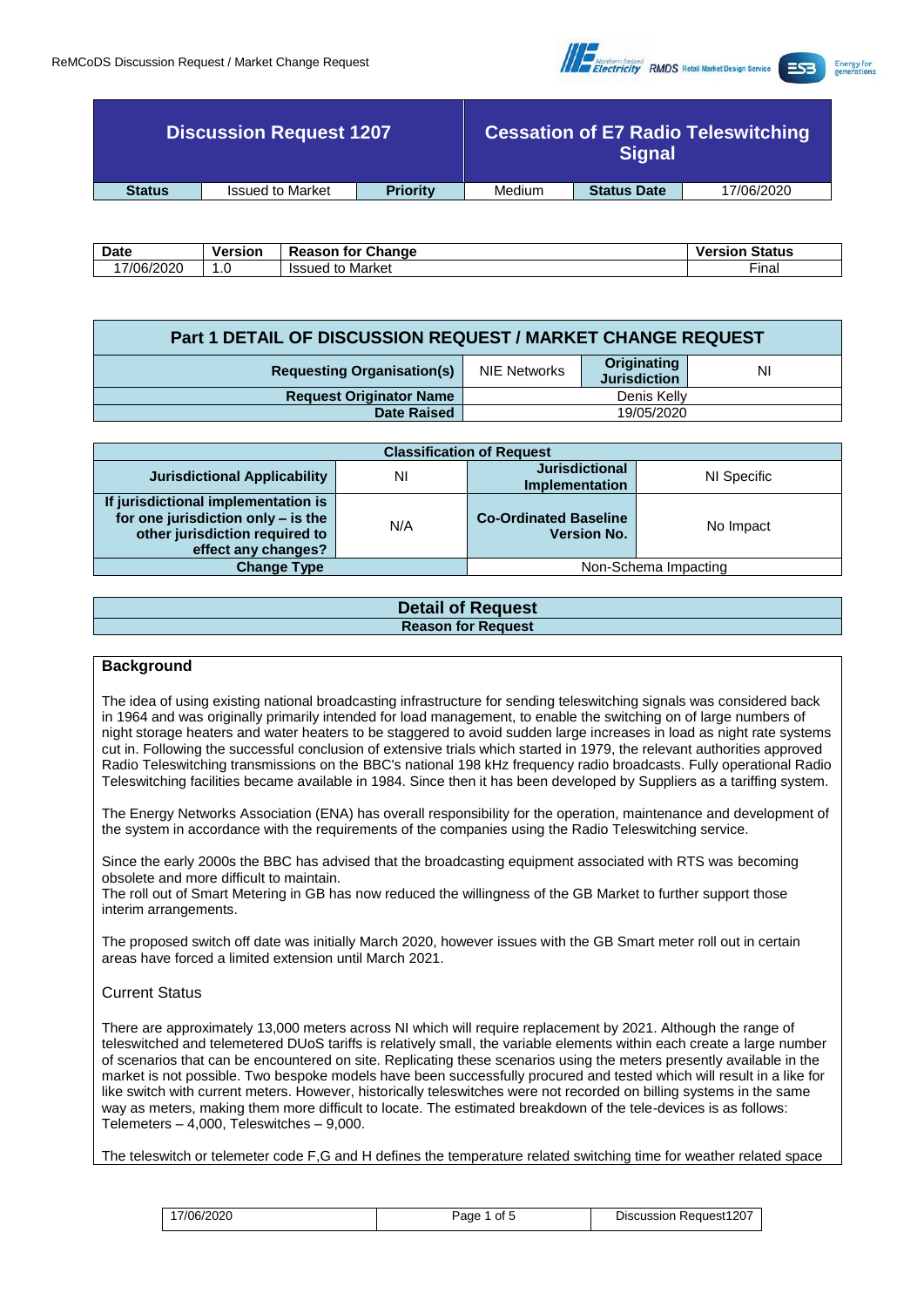

heating. All other teleswitch or telemeter general codes defines the precise heating load switching time which is manually operated, as well as defines the precise water heading switching time.

#### **Proposed Solution**

Weather related space heating control will no longer be possible. Customers will receive a standard 7 hours per night charge to their storage heating. All heating control will effectively switch back to the customer who can regulate their heating through the heating controls. Water heating boost facility in the afternoons will remain at the low rate for those who have a dedicated water heating circuit to facilitate this. The current Meter Configuration Code (MCC) and DUoS Tariffs which use teleswitches or telemeters are stated below alongside the MCC / DUoS Tariff that they will be switching to: · MCC N005 Day, Night and (Storage Heating Auto + Water Heating) will no longer be possible and will transfer to MCC N004 Day, Night and (Storage Heating Non Auto + Water Heating). · DUoS Tariff T015 Economy 7 Rate Automatic Domestic will no longer be sustainable and will be transferred to T014 Economy 7 Rate with Heating Domestic. · DUoS Tariff T025 Economy 7 Rate Automatic Combined will not be sustainable either; these are relatively small in number as it the old combined grouping but they will have to change to MCC N004 and DUoS Tariff T024 Economy 7 Rate with Heating Combined. · MCC N007 Day and (Night + Storage Heating Auto) and Water Heating will no longer be possible on the teleswitch and will transfer to MCC N006 Day and (Night + Storage Heat Non Auto) and Water Heating; the DUoS Tariff will stay the same at T054 Domestic – Day / Night / Heat Rate Domestic PPM. · As MCC N007 will no longer be possible on the teleswitch, the associated current allowable Tariff Configuration Codes (TCC) i.e. 30, 61, 62, 63, 64, 65, 66, 67, 68 and 69 will no longer be available. Note: TCC 30 will still remain available on MCC N006. · MCC N065 Non-Standard 2 x D01, 1 x N01 & 2 x HT1, MCC N066 Non Standard 2 x D01, 1 x N01 & 1 x HT1 and MCC N067 Non Standard 1 x D01, 1 x N01 & 2 x HT1 will if possible change to MCC N004 if the new meter registers are suitable; however the DUoS Tariff will not change as there is no Auto requirement. · MCC N099 Non Standard Code Groups where DUoS Tariff is T015 will change to DUoS Tariff T014 and if possible the MCC will revert to MCC N004. · MCC N005 will not longer be available on DUoS Tariff T034 Economy 7 Rate with Heating Commercial and will transfer to MCC N004 but will stay on DUoS Tariff T034. The functionality for a Supplier to select either N005 or N007 Meter Configuration Codes will be removed from the Market Website for 010 MM and 030 MM. The functionality to request either N005 or N007 on a 010 Registration Market Message or 030 MM without using the Market Website will also be removed. The functionality for a Supplier to select either N005 or N007 Meter Configuration Codes will be removed from the NI Market Webforms for 010 MM and 030 MM. The functionality to request either N005 or N007 for an increased load will also be removed. A Change of Usage on either 013 MM or 016 MM for N005 sites change of use switches between T015 / T025 / T034 DUoS tariff will be prevented. A 014R MM with ICU – Invalid change of customer Usage will be issued. The following Register Types will also become obsolete: 27 Night + Storage Heating Auto and 29 Storage Heating + Water Heating Auto. This will mean that the following Time of Use codes and Timeslot codes will also become obsolete: N04 Night (M-S, 1-8 + Heating Auto); and HT2 Heating (Auto M-S 0.5 – 9H + Water Heating 4H Night + 1H Boost) as they are associated with Register Types 27 and 29 respectively. The DUoS Tariff codes T015 and T025 will no longer be available for Register Types: 22, 23, 24 and 25 and for Time of Use: D01, D02, N01, and N02.

| 7/06/2020 | οt<br>Page.<br>w | Request1207<br>Discussion |
|-----------|------------------|---------------------------|
|-----------|------------------|---------------------------|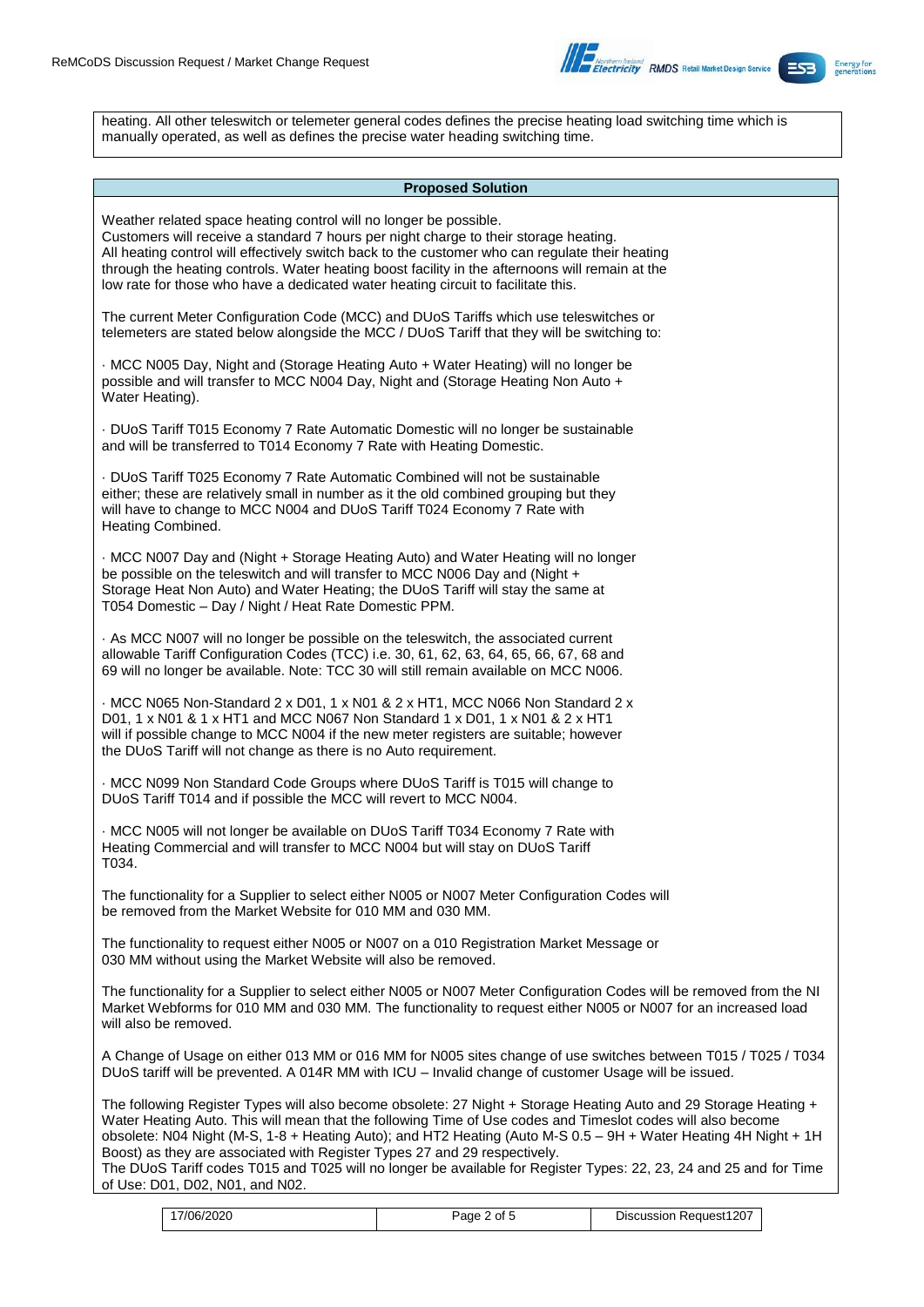

It is not proposed to update the Market Co-ordinated Data Codes documentation nor remove any of the codes due to eventually become obsolete from the NIE Networks central market systems at this time or in the foreseeable future. The rational for this is as follows:

· The meter exchange rollout and changing of MCCs and DUoS Tariffs as mentioned above will be an ongoing exercise to at least to March 2021\*.

· \*NIE Networks may discover post March 2021 some Teleswitched/Telemetered meters that will need to be replaced – as mentioned above historically teleswitches were not recorded on billing systems in the same way as meters making them more difficult to locate.

· Some of these codes and their associated data codes e.g. Register Type, Timeslot etc relating to these meter exchanges as mentioned above will need to be populated on some outbound market messages e.g. Timeslot field within the Removed Meter ID segment on 332 MM / 332W MM.

· To facilitate a correction of data in the event of an error.

· To facilitate reverse billing e.g. 300 MM /300W MM which contain the DUoS Group field and the Register Level Information segment.

· NIE Networks can not guarantee that some of the data codes due to become obsolete will not be issued in the future depending on the scenario encountered.

### Proposed Implementation / Timeline

Given that the proposed switch off date is imminent i.e. it has been extended to March 2021, NIE Networks propose to take the opportunity to prevent Suppliers from requesting the current MCC N005 and MCC N007 and DUoS Group Tariffs T015 and T025 by implementing a system change on its NI Market Website as soon as possible - as it seems to make practical sense not to allow any new / changes to MCCs N005 or N007 only to change these back again within the short teleswitch/telemeter meter exchange implementation cut-off timeframe / in the future.

Similarly, as new connections / increased loads will not be eligible for MCCs N005 or N007 it is proposed not to permit these MCCs or the DUoS Groups T015 and T025 as soon as possible.

Also, to implement asap - A Change of Usage on either 013 MM or 016 MM for N005 sites change of use switches between T015 / T025 / T034 DUoS tariff will be prevented. A 014R MM with ICU – Invalid change of customer Usage will be issued.

NIE Networks propose that the roll out of this teleswitch/telemeter meter replacement programme will be managed by NIE Networks performing the relevant physical meter exchanges and associated MCC/DUoS Tariff changes followed by the Registered Supplier for that MPRN/Premises retrospectively sending in the relevant 030 MM.

| <b>Scope of Change</b> |                         |                            |                                        |                                       |       |                  |        |             |                                  |
|------------------------|-------------------------|----------------------------|----------------------------------------|---------------------------------------|-------|------------------|--------|-------------|----------------------------------|
|                        |                         |                            |                                        |                                       |       |                  |        |             |                                  |
| Jurisdiction           | Design<br>Documentation | <b>Business</b><br>Process | <b>DSO Backend</b><br>System<br>Change | <b>MP Backend</b><br>System<br>Change | Tibco | Supplier<br>EMMA | Schema | Webforms    | Market<br>Website<br>긂<br>Extrar |
| <b>ROI</b>             |                         |                            |                                        |                                       |       |                  |        |             |                                  |
| <b>NI</b>              | $\boxtimes$             |                            | $\boxtimes$                            | $\boxtimes$                           |       | $\boxtimes$      |        | $\boxtimes$ | $\boxtimes$                      |

| 17/06/2020 | Page 3 of 5 | <b>Discussion Request1207</b> |
|------------|-------------|-------------------------------|
|------------|-------------|-------------------------------|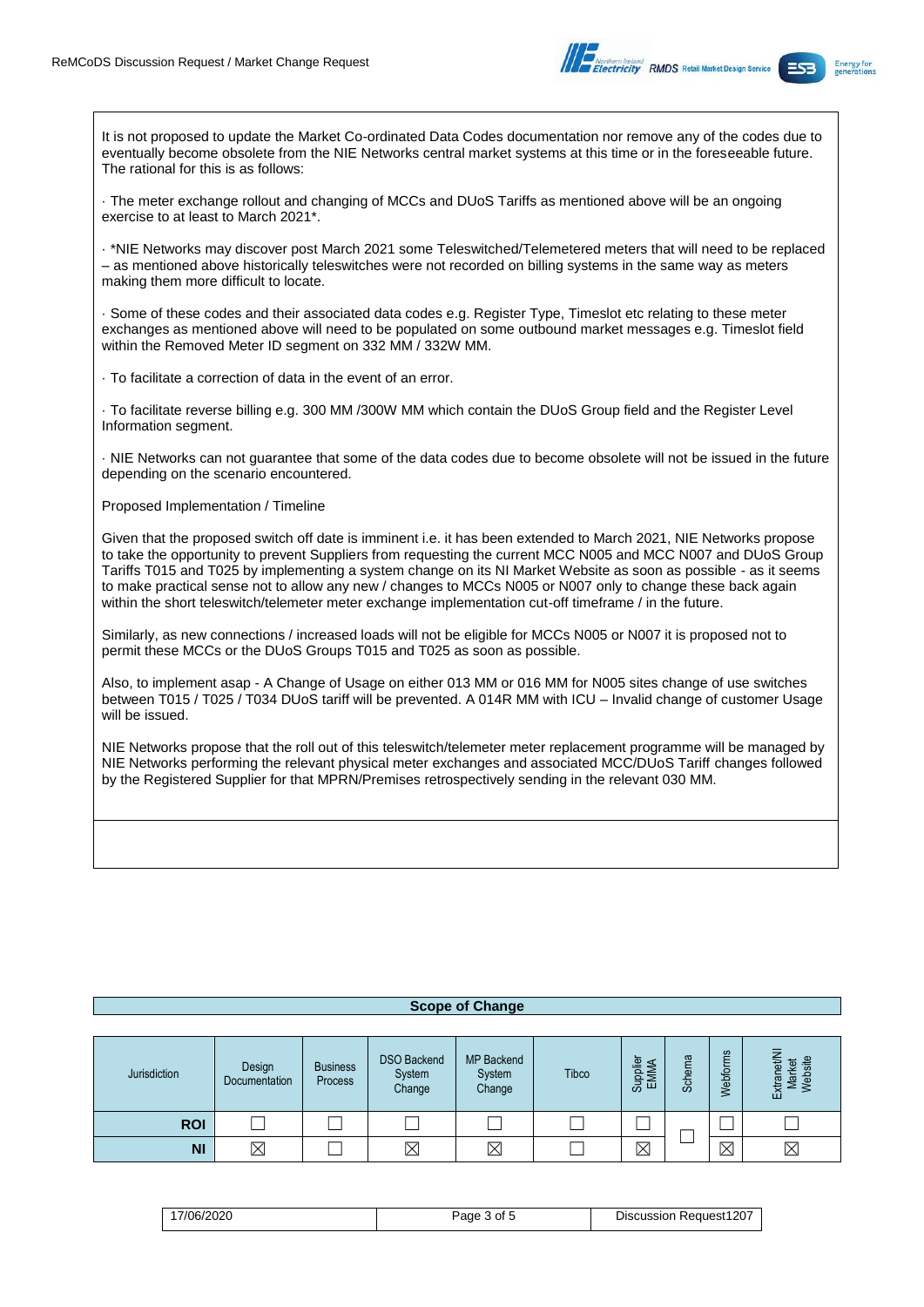

# **Co-Ordinated Baseline Market Design Documents Impacted by Request**

| <b>Market Messages</b> |                     |             |           |           |  |  |
|------------------------|---------------------|-------------|-----------|-----------|--|--|
| Message No.            | <b>Message Name</b> | <b>CoBL</b> | ROI       | <b>N</b>  |  |  |
| No Impact              | No Impact           | No Impact   | No Impact | No Impact |  |  |

*No Impact*

**Data Definitions**

*No Impact at present*

| <b>Market Message Implementation Guides</b> |        |           |        |  |  |  |  |
|---------------------------------------------|--------|-----------|--------|--|--|--|--|
| <b>ROI</b>                                  | Yes/No | <b>NI</b> | Yes/No |  |  |  |  |
| No Impact<br>Yes<br>Yes<br>No Impact        |        |           |        |  |  |  |  |

**Data Codes**

| <b>Comments</b>                                |
|------------------------------------------------|
| NI Market Website documentation to be updated  |
| NI Market Webforms documentation to be updated |
| Statement of Charges re T015/T025.             |

| <b>ROI - Market Process Diagrams – MPDs</b> |                                           |                 |  |  |  |  |
|---------------------------------------------|-------------------------------------------|-----------------|--|--|--|--|
| <b>Market Process Diagram</b>               |                                           |                 |  |  |  |  |
| <b>Number</b>                               | <b>Market Process Diagram Description</b> | <b>Affected</b> |  |  |  |  |
| <b>None</b>                                 | None                                      | None            |  |  |  |  |

| NI - Market Procedures  |                 |  |  |
|-------------------------|-----------------|--|--|
| <b>Market Procedure</b> | <b>Affected</b> |  |  |
| No Impact               | No Impact       |  |  |

| <b>ROI Guidance Documentation</b> |         |                 |  |
|-----------------------------------|---------|-----------------|--|
| <b>IDocument</b>                  | Version | <b>Affected</b> |  |
| No impact                         |         | No Impact       |  |

| <b>Rol Briefing Document</b> |                 |  |  |
|------------------------------|-----------------|--|--|
| <b>Briefing Document</b>     | <b>Affected</b> |  |  |
| No Impact                    |                 |  |  |

17/06/2020 Page 4 of 5 Discussion Request1207